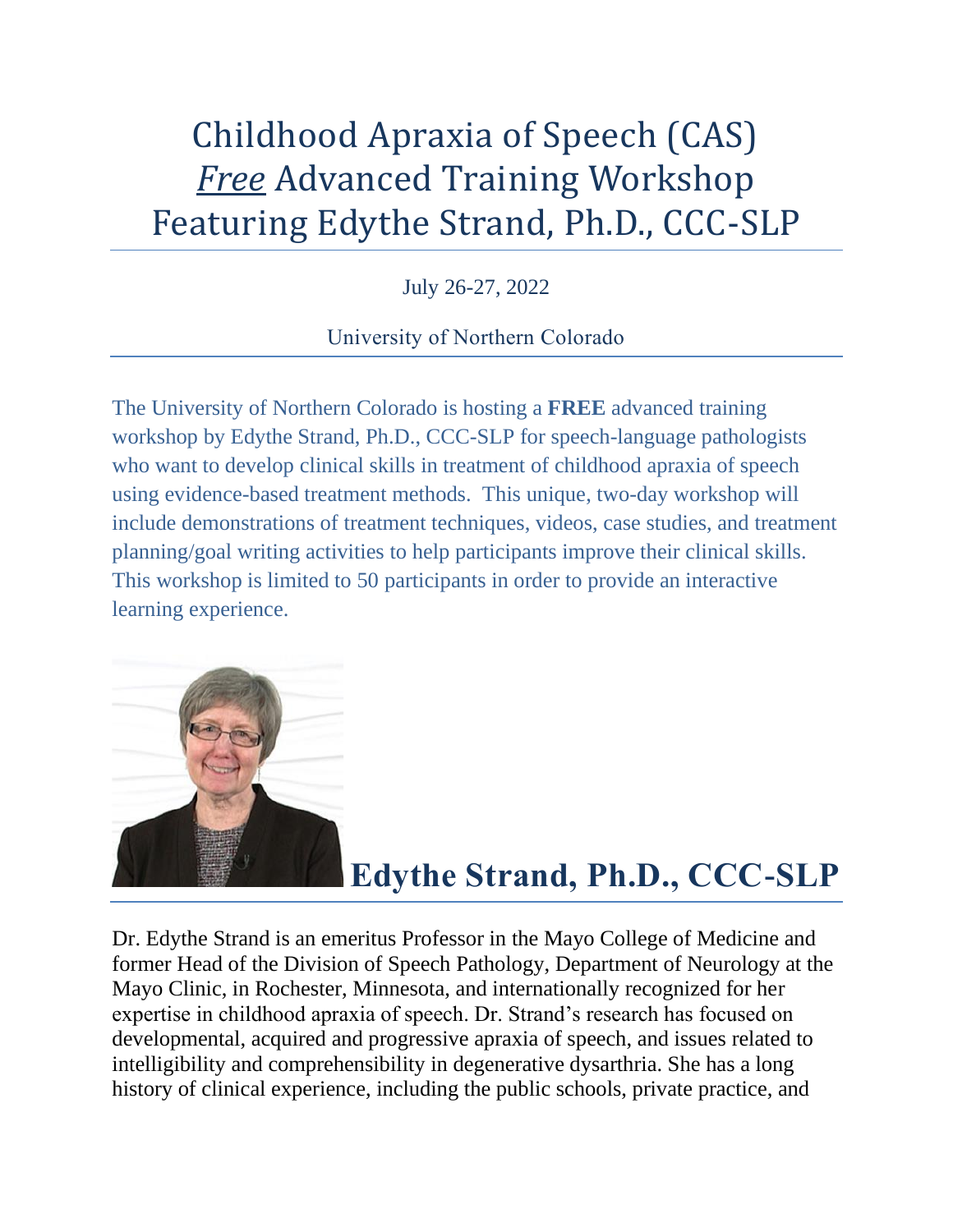hospital and clinic settings. Dr. Strand developed the Dynamic Temporal and Tactile Cueing (DTTC) approach for CAS treatment, which was found to be one of two motor-based treatment approaches with sufficient evidence for clinical use (Murray, et. al., 2014). She is the co-author of the Dynamic Evaluation of Motor Speech Skill (DEMSS) which is a psychometrically well supported assessment designed to help with differential diagnosis of speech sound disorders in children. Dr. Strand's publications include many articles and book chapters related to motor speech disorders. She is the co-author of the books: Management of Speech and Swallowing in Degenerative Disease; Clinical Management of Motor Speech Disorders in Children and Adults; and is Co-editor of the book, Clinical Management of Motor Speech Disorders in Children. She is an ASHA Fellow and has been awarded Honors of the Association of the American Speech-Language and Hearing Association.

Dr. Edythe Strand - Disclosures: Financial: Receives a stipend from Once Upon A Time…Foundation for this workshop Receives royalty for book from Thieme, Receives royalty for DEMSS from Brooks Publishing

Non-Financial: Childhood Apraxia of Speech Association of North America Advisory Board

## **Workshop Learning Objectives**

As a result of this presentation the participant will be able to:

1. Describe and demonstrate the key components of evidence-based treatment for CAS, including principals of motor learning (PML)

2. Apply evidence-based treatment methods in actual clinical cases through clinical decision making activities

3. Identify appropriate, individualized therapy targets that facilitate motor learning and support functional communication and language development

4. Explain how to implement DTTC with various age groups, including very young children with suspected CAS

5. Explain characteristics, evaluation results, and treatment strategies to parents and caregivers of children with CAS to help them understand the nature of the disorder and actively engage in treatment.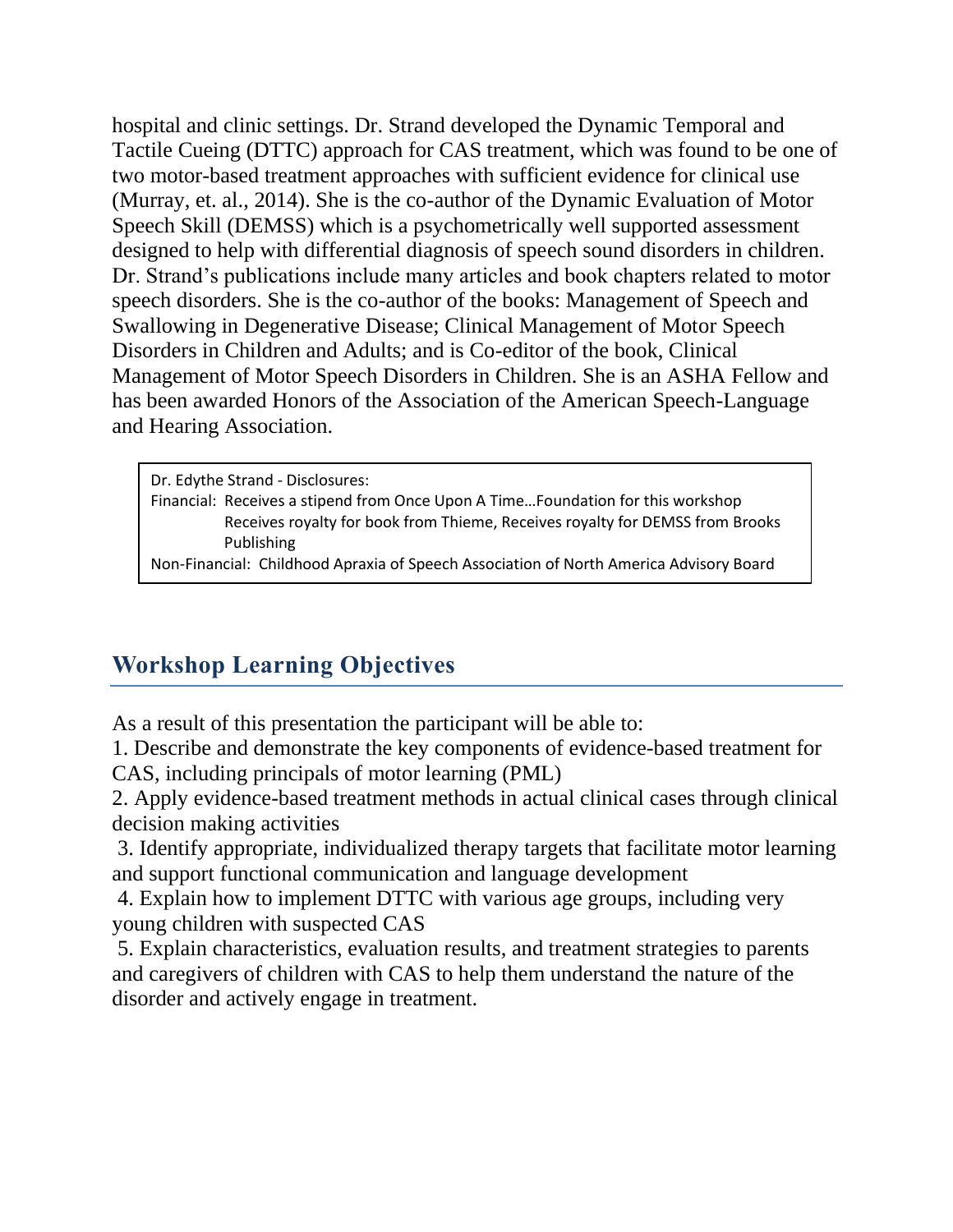## **Continuing Education Information**



#### **Once Upon a Time Foundation**

Advanced Level 1.3 ASHA CEUs

No Partial credit.

*This workshop is supported through a grant from the Once Upon a Time….Foundation.*



#### **Clinical Thinking in the Management of CAS: Advanced Course Time Ordered Agenda**

#### **DAY 1**

| $8:00 - 8:30$ | Registration                                                                                                                                   |
|---------------|------------------------------------------------------------------------------------------------------------------------------------------------|
| 8:30-10:00    | Treatment of CAS, a paradigm Shift – reviewing key concepts                                                                                    |
| $10:00-10:15$ | <b>Break</b>                                                                                                                                   |
| $10:15-12:15$ | Dynamic motor speech assessment for CAS and practice<br>using a dynamic assessment model                                                       |
| $12:15-1:15$  | Lunch                                                                                                                                          |
| $1:15-3:00$   | Clinical thinking and decision-making in CAS- Practice<br>selecting targets and organizing practice using case examples                        |
| $3:00 - 3:15$ | <b>Break</b>                                                                                                                                   |
| $3:15 - 4:15$ | Understanding and explaining motor-based treatment approach,<br>and practice explaining CAS and movement to parents,<br>physicians, and others |
| $4:15 - 4:30$ | Wrap up and questions                                                                                                                          |
|               |                                                                                                                                                |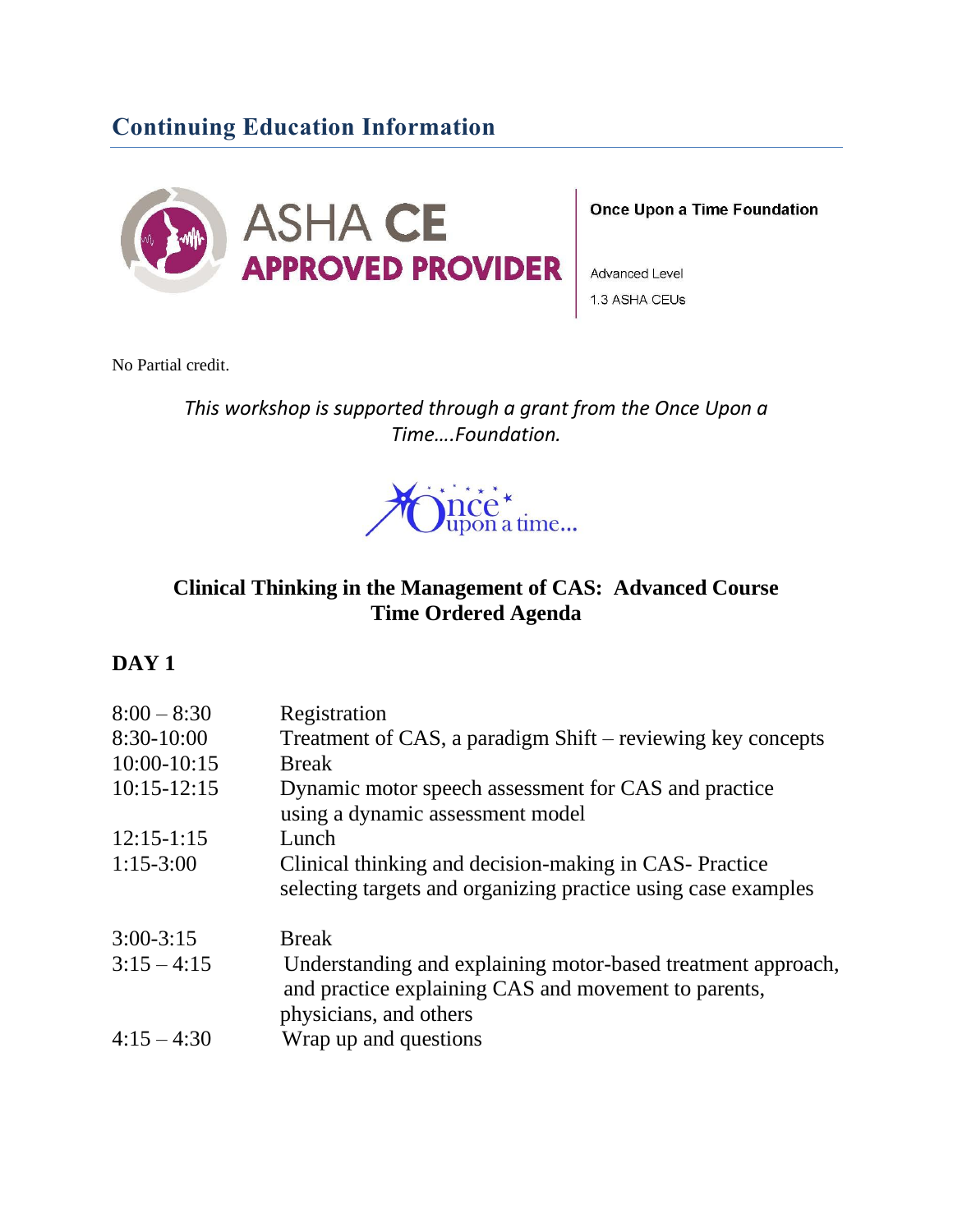#### **DAY 2**

| 8:30-10:00      | Dynamic Tactile and Temporal Cueing (DTTC); understanding  |
|-----------------|------------------------------------------------------------|
|                 | the method and application in case examples                |
| $10:00 - 10:15$ | <b>Break</b>                                               |
| $10:15 - 11:30$ | "Hands on" practice with DTTC methods, with                |
|                 | questions/discussion                                       |
| $11:30 - 12:00$ | Setting treatment criteria and measuring progress          |
| $12:00 - 1:00$  | Lunch                                                      |
| $1:00 - 1:30$   | Practice in listening/scoring using videos                 |
| $1:30-3:00$     | Special problems in treating CAS (vowels, voicing errors,  |
|                 | prosodic errors, extraneous schwa) – with videos           |
| $3:00 - 3:15$   | <b>Break</b>                                               |
| $3:15 - 3:45$   | Treatment fidelity – what the clinician should be aware of |
| $3:45 - 4:15$   | Implementation ideas for your clinical practice            |
| $4:15-4:30$     | Wrap up and questions                                      |
|                 |                                                            |

## **Application Process**

This **FREE** two-day advanced workshop is only available for those

who:

- $\triangleright$  watch the online video prerequisite,
- $\triangleright$  pass the video post-test with 80% or better score,
	- $\triangleright$  complete the diagnostic skills assessment,
		- $\triangleright$  apply to attend this workshop,
			- $\triangleright$  are selected to participate.

#### **You must apply and be accepted to attend. (See details and application below.)**

50 workshop participants will be chosen from a variety of work settings, including ECI, schools, universities, hospitals, clinics, and private practice. **In order to apply to attend the workshop, you must:**

- Have a current Certificate of Clinical Competence from ASHA and at least 2 years of clinical experience.
- Watch the online video presentations by Dr. Strand, which covers the basics of CAS (approximately 5 hours in length) and score at least 80% on a 25-question post-test to assure that you have the essential knowledge to engage in application-based learning activities at an advanced level.